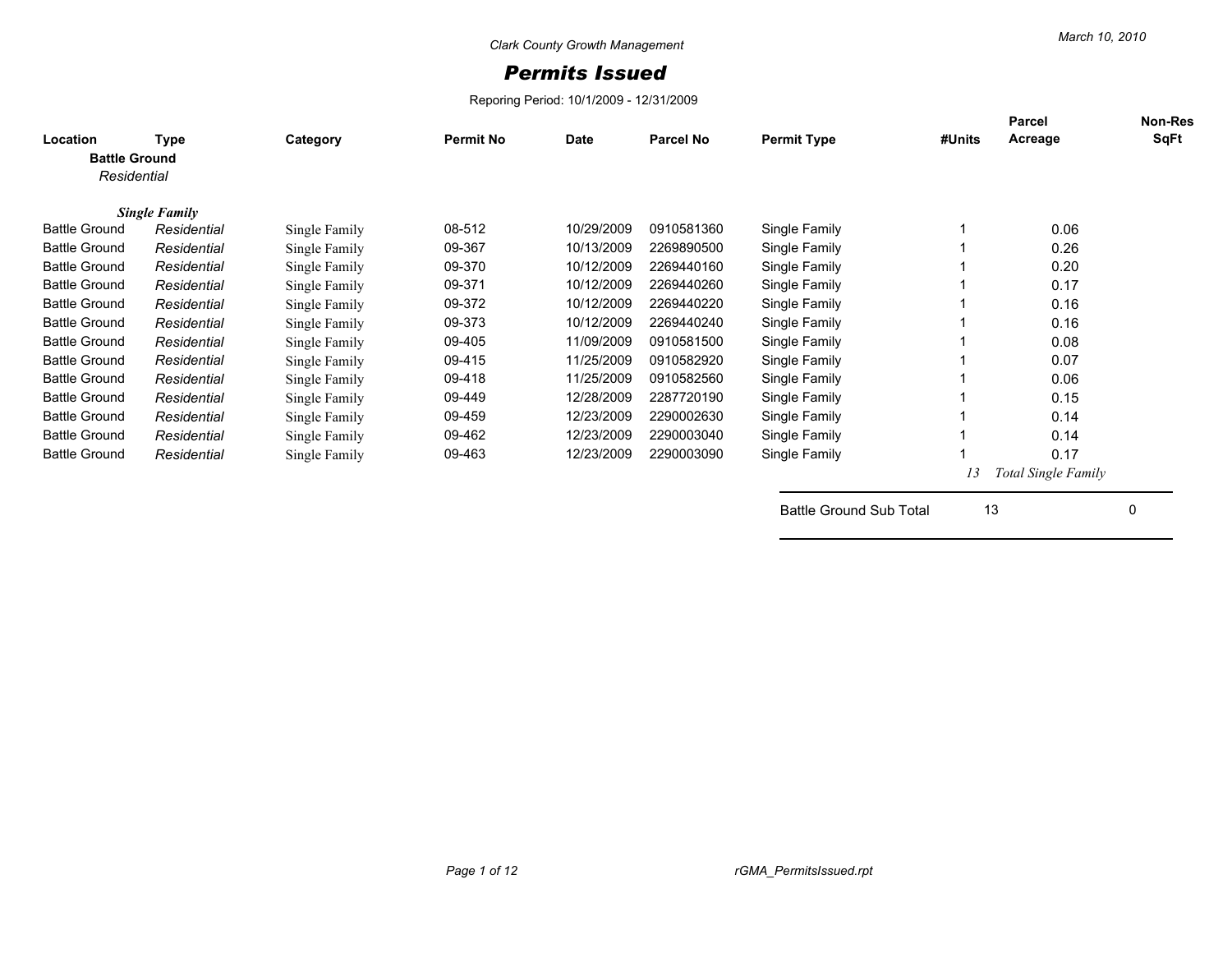|          |                      |               |                  |             |                  |                    |              | <b>Parcel</b>              | Non-Res     |
|----------|----------------------|---------------|------------------|-------------|------------------|--------------------|--------------|----------------------------|-------------|
| Location | <b>Type</b>          | Category      | <b>Permit No</b> | <b>Date</b> | <b>Parcel No</b> | <b>Permit Type</b> | #Units       | Acreage                    | <b>SqFt</b> |
| Camas    |                      |               |                  |             |                  |                    |              |                            |             |
|          | Residential          |               |                  |             |                  |                    |              |                            |             |
|          | <b>Single Family</b> |               |                  |             |                  |                    |              |                            |             |
| Camas    | Residential          | Single Family | 1000002          | 10/30/2009  | 1776630640       | Single Family      | 1            | 0.05                       |             |
| Camas    | Residential          | Single Family | 1000003          | 10/30/2009  | 1776630620       | Single Family      | $\mathbf{1}$ | 0.06                       |             |
| Camas    | Residential          | Single Family | 1000004          | 10/30/2009  | 1776630680       | Single Family      | 1            | 0.05                       |             |
| Camas    | Residential          | Single Family | 1000005          | 10/30/2009  | 1776630700       | Single Family      | 1            | 0.06                       |             |
| Camas    | Residential          | Single Family | 1000006          | 10/30/2009  | 1776630660       | Single Family      | 1            | 0.04                       |             |
| Camas    | Residential          | Single Family | 1000007          | 12/31/2009  | 1776631300       | Single Family      | 1            | 0.12                       |             |
| Camas    | Residential          | Single Family | 1000008          | 10/02/2009  | 0819582760       | Single Family      | $\mathbf{1}$ | 0.24                       |             |
| Camas    | Residential          | Single Family | 1000009          | 10/02/2009  | 0819582800       | Single Family      | 1            | 0.28                       |             |
| Camas    | Residential          | Single Family | 1000010          | 10/02/2009  | 0819582840       | Single Family      | 1            | 0.30                       |             |
| Camas    | Residential          | Single Family | 1000011          | 10/02/2009  | 0819582860       | Single Family      | 1            | 0.29                       |             |
| Camas    | Residential          | Single Family | 1000012          | 10/02/2009  | 0819583120       | Single Family      | 1            | 0.29                       |             |
| Camas    | Residential          | Single Family | 1000013          | 10/02/2009  | 0819583140       | Single Family      | $\mathbf{1}$ | 0.29                       |             |
| Camas    | Residential          | Single Family | 1000014          | 10/02/2009  | 0819583160       | Single Family      | 1            | 0.25                       |             |
| Camas    | Residential          | Single Family | 1000015          | 10/23/2009  | 1776631100       | Single Family      | $\mathbf{1}$ | 0.13                       |             |
| Camas    | Residential          | Single Family | 1000016          | 10/23/2009  | 1776631080       | Single Family      | 1            | 0.10                       |             |
| Camas    | Residential          | Single Family | 1000017          | 10/28/2009  | 0819582020       | Single Family      | 1            | 0.36                       |             |
| Camas    | Residential          | Single Family | 1000018          | 10/28/2009  | 0819582040       | Single Family      | 1            | 0.30                       |             |
| Camas    | Residential          | Single Family | 1000019          | 10/28/2009  | 0819582100       | Single Family      | 1            | 0.27                       |             |
| Camas    | Residential          | Single Family | 1000020          | 10/28/2009  | 0819582120       | Single Family      | 1            | 0.38                       |             |
| Camas    | Residential          | Single Family | 1000021          | 12/09/2009  | 0819582960       | Single Family      | 1            | 0.29                       |             |
| Camas    | Residential          | Single Family | 1000022          | 12/09/2009  | 0819582880       | Single Family      | 1            | 0.28                       |             |
| Camas    | Residential          | Single Family | 1000023          | 12/09/2009  | 0819582900       | Single Family      | 1            | 0.41                       |             |
| Camas    | Residential          | Single Family | 1000024          | 12/09/2009  | 0819582920       | Single Family      | 1            | 0.46                       |             |
| Camas    | Residential          | Single Family | 1000025          | 12/31/2009  | 0819582940       | Single Family      | 1            | 0.38                       |             |
| Camas    | Residential          | Single Family | 1000026          | 11/18/2009  | 0819583100       | Single Family      | 1            | 0.36                       |             |
| Camas    | Residential          | Single Family | 1000027          | 11/18/2009  | 0819583080       | Single Family      | $\mathbf{1}$ | 0.33                       |             |
| Camas    | Residential          | Single Family | 1000028          | 11/18/2009  | 0819583060       | Single Family      | $\mathbf{1}$ | 0.25                       |             |
| Camas    | Residential          | Single Family | 1000029          | 11/18/2009  | 0819583020       | Single Family      | 1            | 0.25                       |             |
| Camas    | Residential          | Single Family | 1000030          | 11/18/2009  | 0819583040       | Single Family      | 1            | 0.26                       |             |
| Camas    | Residential          | Single Family | 1000031          | 12/09/2009  | 0819583000       | Single Family      | 1            | 0.28                       |             |
| Camas    | Residential          | Single Family | 1000032          | 12/09/2009  | 0819582980       | Single Family      | 1            | 0.24                       |             |
| Camas    | Residential          | Single Family | 1000033          | 10/28/2009  | 0819582080       | Single Family      |              | 0.25                       |             |
|          |                      |               |                  |             |                  |                    | 32           | <b>Total Single Family</b> |             |
|          |                      |               |                  |             |                  |                    |              |                            |             |

Camas Sub Total 32 0

**Camas UGA**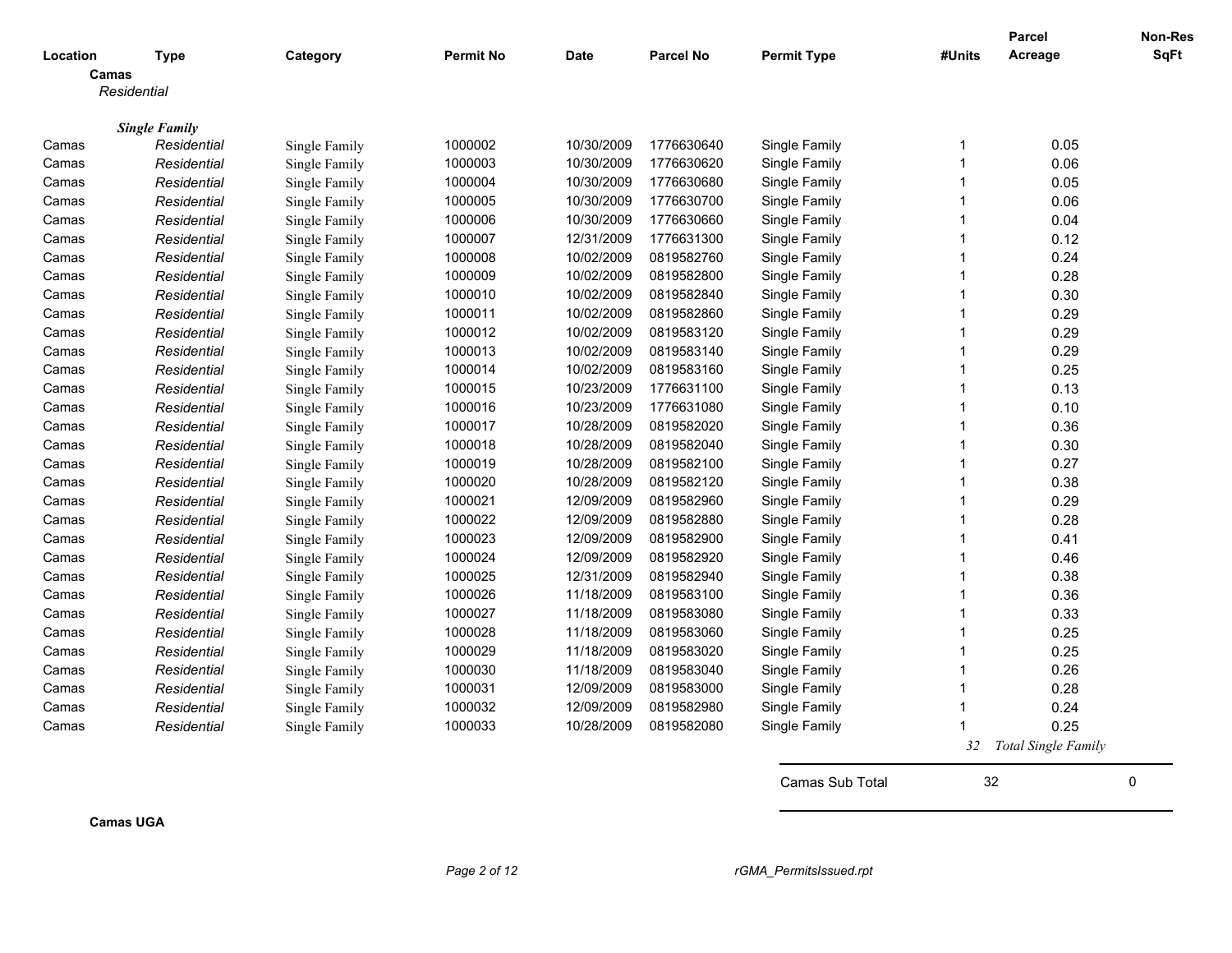| Location<br><b>Camas UGA</b><br>Residential | Type                                | Category    | <b>Permit No</b> | Date       | <b>Parcel No</b> | <b>Permit Type</b>  | #Units | <b>Parcel</b><br>Acreage           | <b>Non-Res</b><br>SqFt |
|---------------------------------------------|-------------------------------------|-------------|------------------|------------|------------------|---------------------|--------|------------------------------------|------------------------|
| Camas UGA                                   | <b>Single Family</b><br>Residential | Mobile Home | MOH2008-00008    | 10/05/2009 | 1271550050       | Mobile Home         |        | 1.04<br><b>Total Single Family</b> |                        |
|                                             |                                     |             |                  |            |                  | Camas UGA Sub Total |        |                                    | 0                      |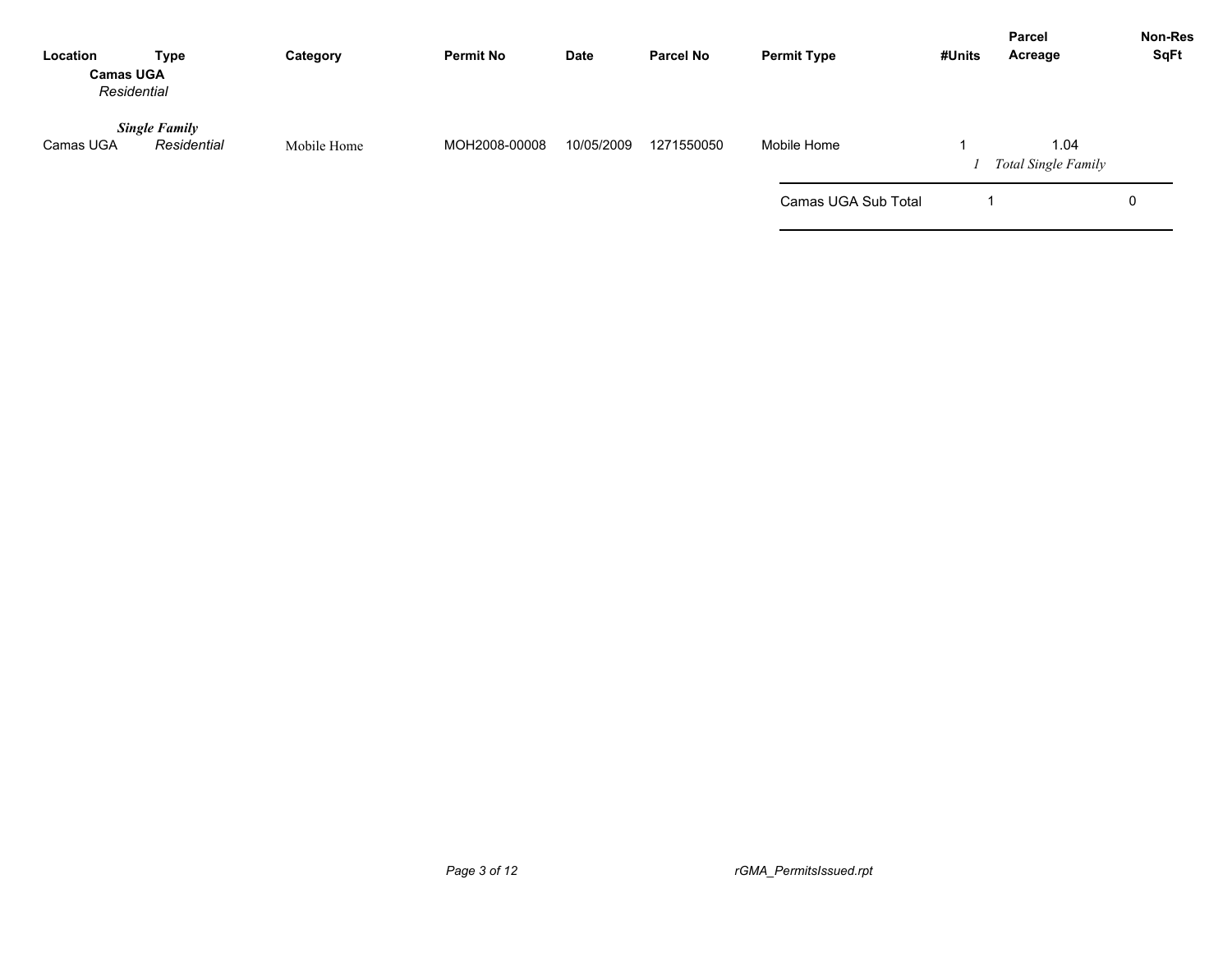| Location  | Type<br>La Center<br>Residential    | Category      | <b>Permit No</b> | Date       | <b>Parcel No</b> | <b>Permit Type</b>  | #Units | <b>Parcel</b><br>Acreage           | <b>Non-Res</b><br>SqFt |
|-----------|-------------------------------------|---------------|------------------|------------|------------------|---------------------|--------|------------------------------------|------------------------|
| La Center | <b>Single Family</b><br>Residential | Single Family | RN09832          | 12/28/2009 | 2589051040       | Single Family       |        | 0.17<br><b>Total Single Family</b> |                        |
|           |                                     |               |                  |            |                  | La Center Sub Total |        |                                    | 0                      |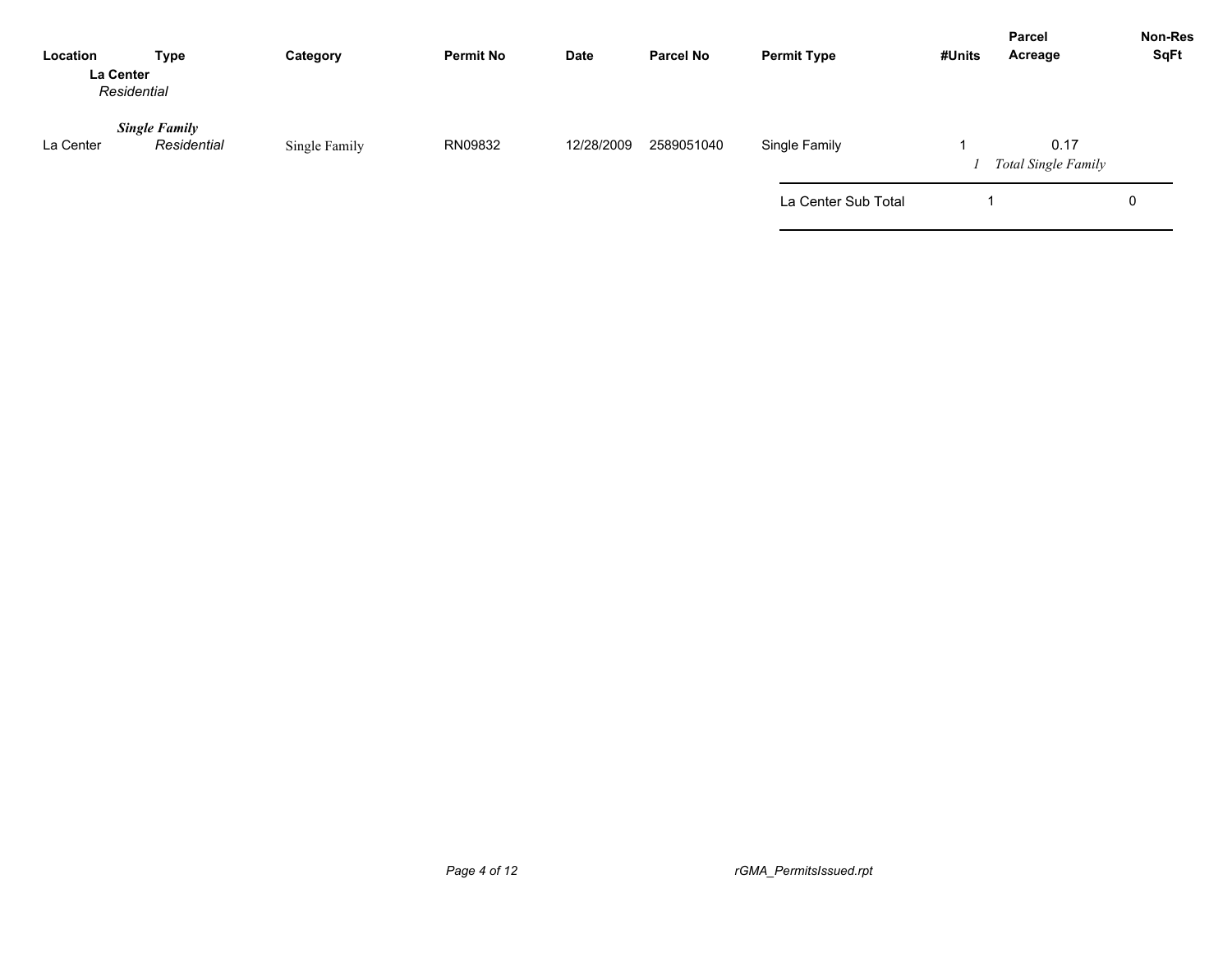| Location<br>Ridgefield | Type<br>Residential  | Category      | <b>Permit No</b> | <b>Date</b> | <b>Parcel No</b> | <b>Permit Type</b>          | #Units | <b>Parcel</b><br>Acreage   | <b>Non-Res</b><br>SqFt |
|------------------------|----------------------|---------------|------------------|-------------|------------------|-----------------------------|--------|----------------------------|------------------------|
|                        | <b>Single Family</b> |               |                  |             |                  |                             |        |                            |                        |
| Ridgefield             | Residential          | Single Family | BLD-09-0057      | 10/22/2009  | 2160440220       | Single Family               |        | 0.13                       |                        |
| Ridgefield             | Residential          | Single Family | BLD-09-0059      | 10/22/2009  | 2160440200       | Single Family               |        | 0.12                       |                        |
| Ridgefield             | Residential          | Single Family | BLD-09-0060      | 10/08/2009  | 0683182760       | Single Family               |        | 0.15                       |                        |
| Ridgefield             | Residential          | Single Family | BLD-09-0074      | 12/07/2009  | 2200321780       | Single Family               |        | 0.26                       |                        |
| Ridgefield             | Residential          | Single Family | BLD-09-0075      | 12/07/2009  | 2200321300       | Single Family               |        | 0.11                       |                        |
| Ridgefield             | Residential          | Single Family | BLD-09-0081      | 12/22/2009  | 0683182920       | Single Family               |        | 0.17                       |                        |
|                        |                      |               |                  |             |                  |                             | 6      | <b>Total Single Family</b> |                        |
|                        |                      |               |                  |             |                  | <b>Ridgefield Sub Total</b> | 6      |                            | 0                      |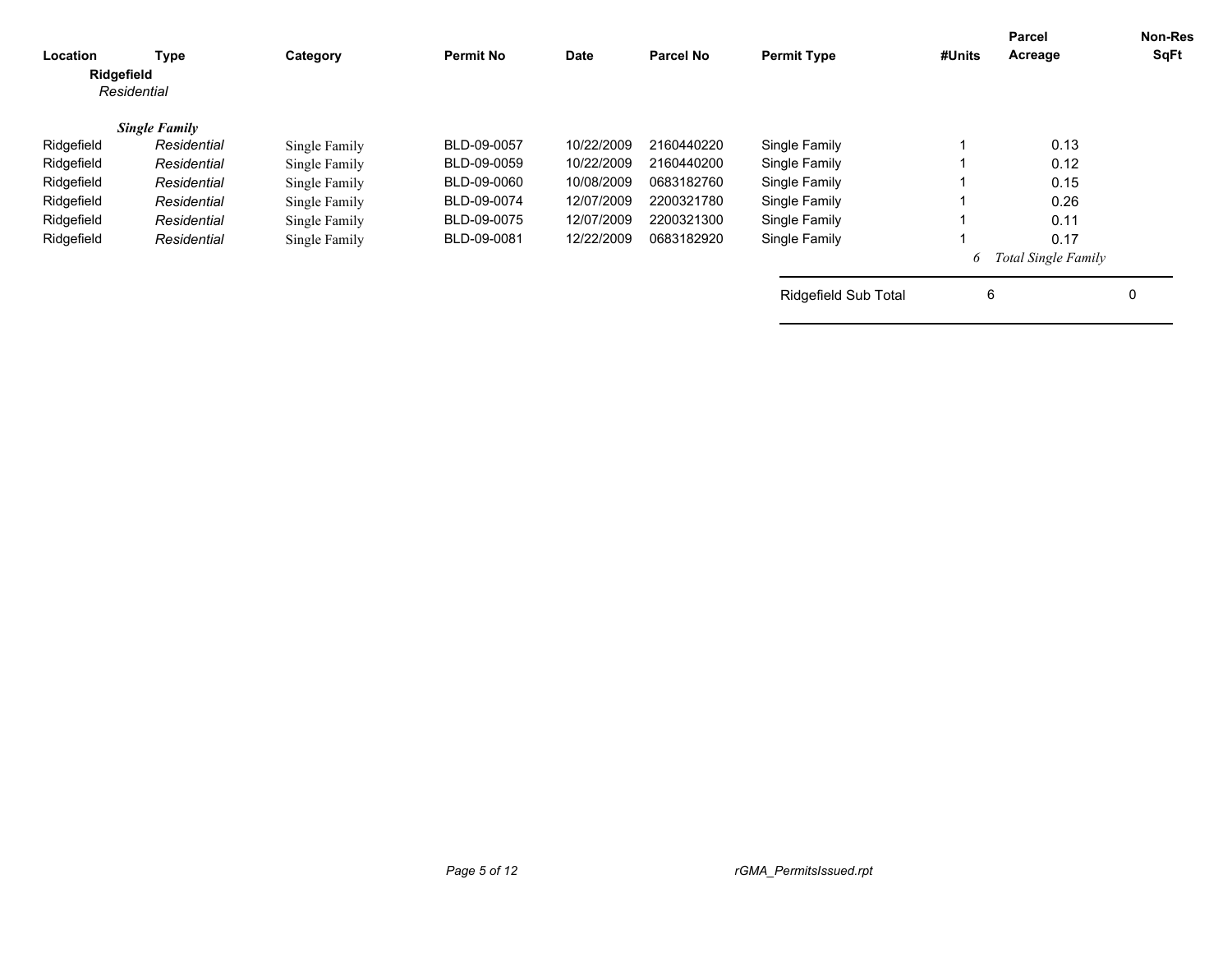|           |                                         |               |                  |             |                  |                    |        | Parcel                     | Non-Res     |
|-----------|-----------------------------------------|---------------|------------------|-------------|------------------|--------------------|--------|----------------------------|-------------|
| Location  | <b>Type</b><br>Vancouver<br>Residential | Category      | <b>Permit No</b> | <b>Date</b> | <b>Parcel No</b> | <b>Permit Type</b> | #Units | Acreage                    | <b>SqFt</b> |
|           |                                         |               |                  |             |                  |                    |        |                            |             |
|           | <b>Multi-Family</b>                     |               |                  |             |                  |                    |        |                            |             |
| Vancouver | Residential                             | Multi-Family  | SFR2008-00026    | 12/22/2009  | 1099511480       | Multi-Family       | -1     | 0.06                       |             |
| Vancouver | Residential                             | Multi-Family  | SFR2008-00027    | 12/22/2009  | 1099511460       | Multi-Family       |        | 0.06                       |             |
|           |                                         |               |                  |             |                  |                    | 2      | Total Multi-Family         |             |
|           | <b>Single Family</b>                    |               |                  |             |                  |                    |        |                            |             |
| Vancouver | Residential                             | Mobile Home   | MOH2009-00010    | 10/06/2009  | 1659160000       | Mobile Home        | -1     | 0.28                       |             |
| Vancouver | Residential                             | Single Family | SFR2008-00185    | 12/09/2009  | 1772350940       | Single Family      | -1     | 0.07                       |             |
| Vancouver | Residential                             | Single Family | SFR2008-00186    | 12/09/2009  | 1772350960       | Single Family      | -1     | 0.11                       |             |
| Vancouver | Residential                             | Single Family | SFR2008-00319    | 12/07/2009  | 1637181340       | Single Family      | -1     | 0.10                       |             |
| Vancouver | Residential                             | Single Family | SFR2009-00077    | 11/30/2009  | 1623780120       | Single Family      | 1      | 0.12                       |             |
| Vancouver | Residential                             | Single Family | SFR2009-00106    | 10/20/2009  | 0373034800       | Single Family      | -1     | 0.10                       |             |
| Vancouver | Residential                             | Single Family | SFR2009-00107    | 10/02/2009  | 0357701780       | Single Family      | 1      | 0.73                       |             |
| Vancouver | Residential                             | Single Family | SFR2009-00108    | 10/01/2009  | 1623690220       | Single Family      | 1      | 0.09                       |             |
| Vancouver | Residential                             | Single Family | SFR2009-00109    | 10/01/2009  | 1623690140       | Single Family      |        | 0.09                       |             |
| Vancouver | Residential                             | Single Family | SFR2009-00110    | 10/19/2009  | 1649240240       | Single Family      |        | 0.18                       |             |
| Vancouver | Residential                             | Single Family | SFR2009-00113    | 10/21/2009  | 0352590000       | Single Family      |        | 0.12                       |             |
| Vancouver | Residential                             | Single Family | SFR2009-00115    | 11/06/2009  | 1641720120       | Single Family      |        | 0.19                       |             |
| Vancouver | Residential                             | Single Family | SFR2009-00116    | 11/16/2009  | 1101850050       | Single Family      |        | 0.16                       |             |
| Vancouver | Residential                             | Single Family | SFR2009-00117    | 11/03/2009  | 1623690120       | Single Family      |        | 0.09                       |             |
| Vancouver | Residential                             | Single Family | SFR2009-00118    | 11/16/2009  | 1637800100       | Single Family      |        | 0.08                       |             |
| Vancouver | Residential                             | Single Family | SFR2009-00119    | 11/16/2009  | 1637800140       | Single Family      |        | 0.08                       |             |
| Vancouver | Residential                             | Single Family | SFR2009-00120    | 11/16/2009  | 1637800120       | Single Family      |        | 0.08                       |             |
| Vancouver | Residential                             | Single Family | SFR2009-00121    | 11/09/2009  | 1772350500       | Single Family      | 1      | 0.08                       |             |
| Vancouver | Residential                             | Single Family | SFR2009-00122    | 11/09/2009  | 1772350480       | Single Family      | 1      | 0.09                       |             |
| Vancouver | Residential                             | Single Family | SFR2009-00123    | 11/09/2009  | 1772350460       | Single Family      | -1     | 0.08                       |             |
| Vancouver | Residential                             | Single Family | SFR2009-00124    | 12/07/2009  | 1637181360       | Single Family      | -1     | 0.08                       |             |
| Vancouver | Residential                             | Single Family | SFR2009-00125    | 12/03/2009  | 1097300040       | Single Family      | 1      | 0.21                       |             |
| Vancouver | Residential                             | Single Family | SFR2009-00126    | 12/01/2009  | 1101850120       | Single Family      | -1     | 0.10                       |             |
| Vancouver | Residential                             | Single Family | SFR2009-00127    | 12/03/2009  | 1627071600       | Single Family      | -1     | 0.12                       |             |
| Vancouver | Residential                             | Single Family | SFR2009-00135    | 12/28/2009  | 1642560360       | Single Family      | 1      | 0.10                       |             |
| Vancouver | Residential                             | Single Family | SFR2009-00137    | 11/30/2009  | 1623780220       | Single Family      |        | 0.11                       |             |
|           |                                         |               |                  |             |                  |                    | 26     | <b>Total Single Family</b> |             |

Vancouver Sub Total 28 0

**Vancouver UGA** *Residential*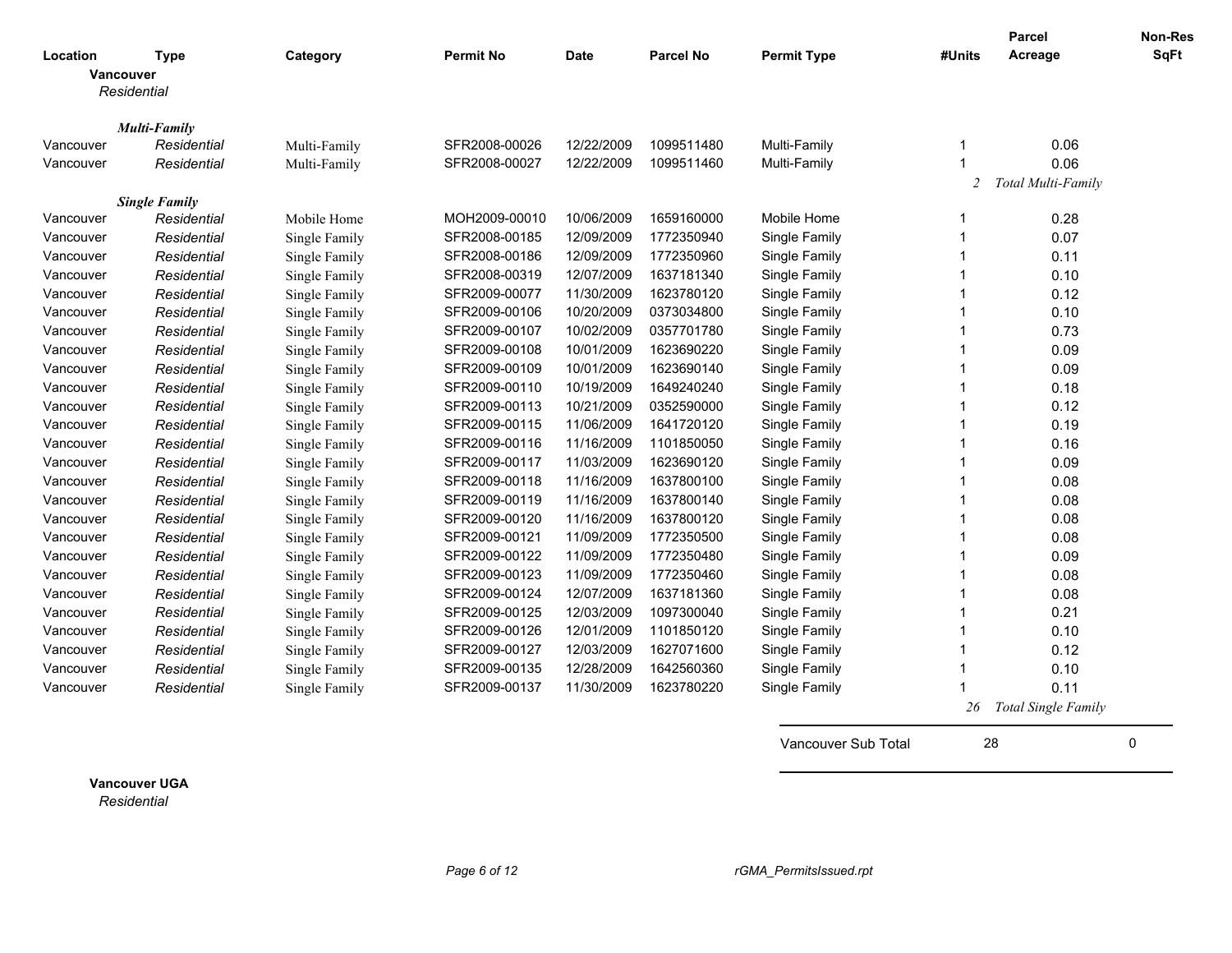|                                                 |                      |               |                  |             |                  |                      |                         | <b>Parcel</b>      | <b>Non-Res</b> |
|-------------------------------------------------|----------------------|---------------|------------------|-------------|------------------|----------------------|-------------------------|--------------------|----------------|
| Location<br><b>Vancouver UGA</b><br>Residential | <b>Type</b>          | Category      | <b>Permit No</b> | <b>Date</b> | <b>Parcel No</b> | <b>Permit Type</b>   | #Units                  | Acreage            | <b>SqFt</b>    |
|                                                 | <b>Multi-Family</b>  |               |                  |             |                  |                      |                         |                    |                |
| Vancouver UC                                    | Residential          | Duplex        | SFR2008-00614    | 10/06/2009  | 1492750100       | Duplex               | 2                       | 0.07               |                |
|                                                 |                      |               |                  |             |                  |                      | 2                       | Total Multi-Family |                |
|                                                 | <b>Single Family</b> |               |                  |             |                  |                      |                         |                    |                |
| Vancouver UC                                    | Residential          | Single Family | SFR2008-00461    | 12/17/2009  | 2005450200       | Single Family        | -1                      | 0.27               |                |
| Vancouver UC                                    | Residential          | Single Family | SFR2008-00602    | 11/12/2009  | 1040510080       | Single Family        | $\overline{1}$          | 0.13               |                |
| Vancouver UC                                    | Residential          | Single Family | SFR2009-00015    | 12/08/2009  | 1195750590       | Single Family        | $\overline{1}$          | 0.12               |                |
| Vancouver UC                                    | Residential          | Single Family | SFR2009-00031    | 10/13/2009  | 1195750090       | Single Family        | 1                       | 0.15               |                |
| Vancouver UC                                    | Residential          | Single Family | SFR2009-00049    | 12/21/2009  | 1195750830       | Single Family        | $\overline{\mathbf{1}}$ | 0.10               |                |
| Vancouver UC                                    | Residential          | Single Family | SFR2009-00056    | 11/24/2009  | 1195750950       | Single Family        | $\overline{1}$          | 0.10               |                |
| Vancouver UC                                    | Residential          | Single Family | SFR2009-00057    | 12/22/2009  | 1195750930       | Single Family        | $\overline{\mathbf{1}}$ | 0.10               |                |
| Vancouver UC                                    | Residential          | Single Family | SFR2009-00061    | 12/21/2009  | 1195750610       | Single Family        | 1                       | 0.12               |                |
| Vancouver UC                                    | Residential          | Single Family | SFR2009-00065    | 12/21/2009  | 1195750550       | Single Family        | $\overline{1}$          | 0.12               |                |
| Vancouver UC                                    | Residential          | Single Family | SFR2009-00066    | 12/21/2009  | 1195750560       | Single Family        | $\overline{1}$          | 0.12               |                |
| Vancouver UC                                    | Residential          | Single Family | SFR2009-00074    | 12/21/2009  | 1195750940       | Single Family        | $\overline{1}$          | 0.10               |                |
| Vancouver UC                                    | Residential          | Single Family | SFR2009-00076    | 12/08/2009  | 1195750530       | Single Family        | 1                       | 0.12               |                |
| Vancouver UC                                    | Residential          | Single Family | SFR2009-00207    | 11/04/2009  | 1052600500       | Single Family        | $\overline{1}$          | 0.12               |                |
| Vancouver UC                                    | Residential          | Single Family | SFR2009-00209    | 12/14/2009  | 1052600300       | Single Family        | $\overline{1}$          | 0.14               |                |
| Vancouver UC                                    | Residential          | Single Family | SFR2009-00210    | 12/04/2009  | 1052600320       | Single Family        | $\overline{\mathbf{1}}$ | 0.12               |                |
| Vancouver UC                                    | Residential          | Single Family | SFR2009-00213    | 12/29/2009  | 1052600280       | Single Family        | $\overline{1}$          | 0.14               |                |
| Vancouver UC                                    | Residential          | Single Family | SFR2009-00233    | 11/04/2009  | 1607580640       | Single Family        | $\overline{1}$          | 0.07               |                |
| Vancouver UC                                    | Residential          | Single Family | SFR2009-00234    | 11/04/2009  | 1607580740       | Single Family        | $\overline{1}$          | 0.07               |                |
| Vancouver UC                                    | Residential          | Single Family | SFR2009-00235    | 11/04/2009  | 1607580760       | Single Family        | $\overline{\mathbf{1}}$ | 0.07               |                |
| Vancouver UC                                    | Residential          | Single Family | SFR2009-00236    | 11/04/2009  | 1607580800       | <b>Single Family</b> | $\overline{1}$          | 0.08               |                |
| Vancouver UC                                    | Residential          | Single Family | SFR2009-00238    | 11/04/2009  | 1607580660       | Single Family        | $\overline{1}$          | 0.05               |                |
| Vancouver UC                                    | Residential          | Single Family | SFR2009-00239    | 11/04/2009  | 1607580680       | Single Family        | $\overline{1}$          | 0.05               |                |
| Vancouver UC                                    | Residential          | Single Family | SFR2009-00240    | 11/04/2009  | 1607580700       | Single Family        | $\overline{\mathbf{1}}$ | 0.05               |                |
| Vancouver UC                                    | Residential          | Single Family | SFR2009-00241    | 11/04/2009  | 1607580720       | Single Family        | $\overline{1}$          | 0.05               |                |
| Vancouver UC                                    | Residential          | Single Family | SFR2009-00242    | 11/04/2009  | 1607580780       | Single Family        | $\overline{1}$          | 0.05               |                |
| Vancouver UC                                    | Residential          | Single Family | SFR2009-00252    | 12/14/2009  | 1182300460       | Single Family        | $\overline{1}$          | 0.12               |                |
| Vancouver UC                                    | Residential          | Single Family | SFR2009-00253    | 12/14/2009  | 1182300200       | Single Family        | $\overline{1}$          | 0.14               |                |
| Vancouver UC                                    | Residential          | Single Family | SFR2009-00262    | 12/14/2009  | 1182300640       | Single Family        | $\overline{\mathbf{1}}$ | 0.12               |                |
| Vancouver UC                                    | Residential          | Single Family | SFR2009-00263    | 10/16/2009  | 9860257880       | Single Family        | $\overline{1}$          | 0.14               |                |
| Vancouver UC                                    | Residential          | Single Family | SFR2009-00283    | 10/05/2009  | 9860260830       | Single Family        | $\overline{1}$          | 0.15               |                |
| Vancouver UC                                    | Residential          | Single Family | SFR2009-00285    | 10/14/2009  | 9860260850       | Single Family        | -1                      | 0.18               |                |
| Vancouver UC                                    | Residential          | Single Family | SFR2009-00289    | 10/23/2009  | 9860260950       | Single Family        | -1                      | 0.14               |                |
| Vancouver UC                                    | Residential          | Single Family | SFR2009-00294    | 11/05/2009  | 1722000160       | Single Family        | -1                      | 0.13               |                |
| Vancouver UC                                    | Residential          | Single Family | SFR2009-00315    | 10/12/2009  | 1568830000       | Single Family        | $\overline{1}$          | 0.67               |                |
|                                                 |                      |               |                  |             |                  |                      |                         |                    |                |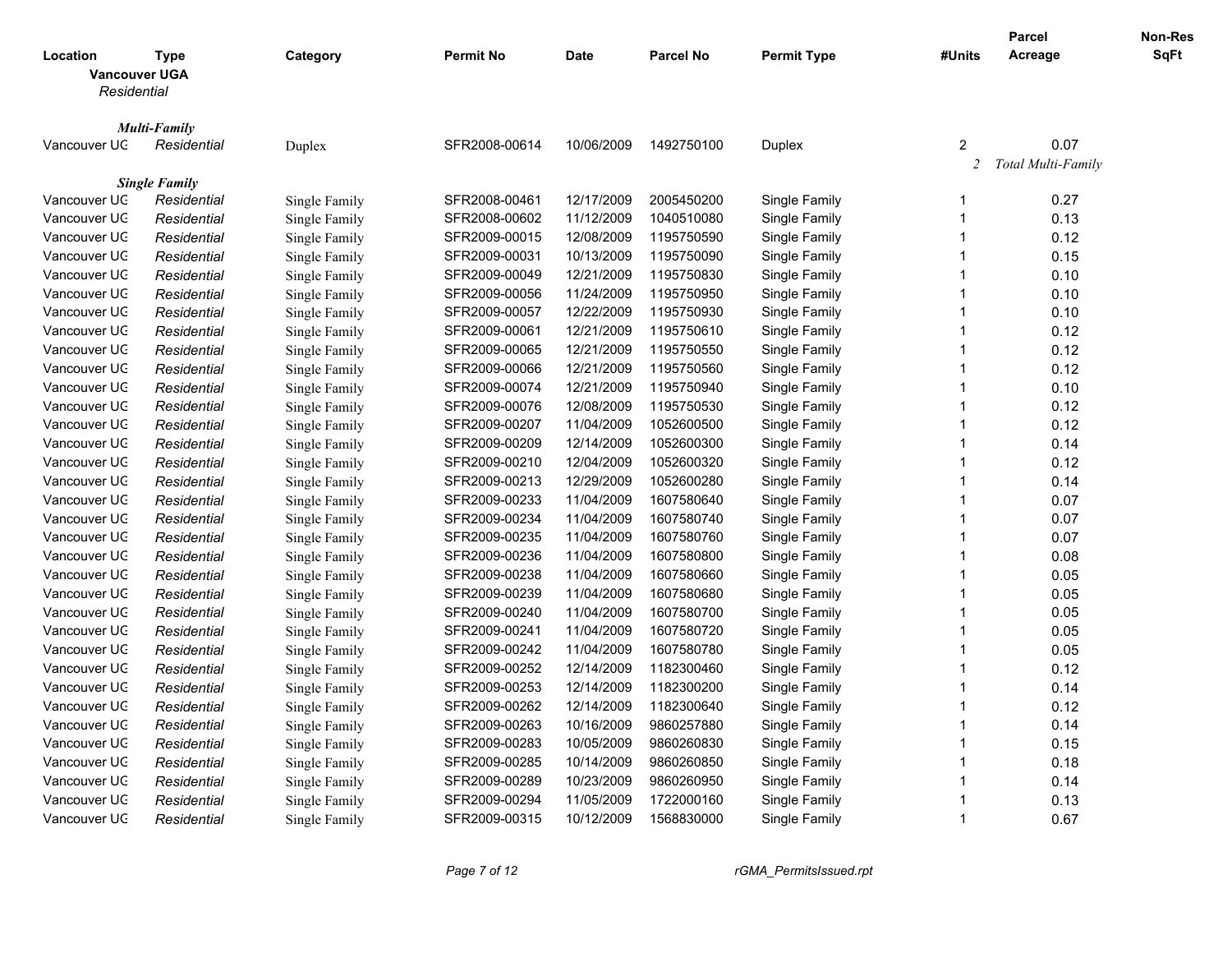|                                                 |                                     |               |                  |                          |                          |                      |                         | <b>Parcel</b> | <b>Non-Res</b> |
|-------------------------------------------------|-------------------------------------|---------------|------------------|--------------------------|--------------------------|----------------------|-------------------------|---------------|----------------|
| Location<br><b>Vancouver UGA</b><br>Residential | <b>Type</b>                         | Category      | <b>Permit No</b> | <b>Date</b>              | <b>Parcel No</b>         | <b>Permit Type</b>   | #Units                  | Acreage       | <b>SqFt</b>    |
|                                                 |                                     |               |                  |                          |                          |                      |                         |               |                |
| Vancouver UC                                    | <b>Single Family</b><br>Residential |               | SFR2009-00324    | 12/22/2009               | 1889360600               | Single Family        | -1                      | 0.18          |                |
| Vancouver UC                                    |                                     | Single Family |                  |                          |                          |                      | $\overline{1}$          | 0.11          |                |
|                                                 | Residential                         | Single Family | SFR2009-00330    | 10/27/2009               | 1570320060<br>2003370560 | Single Family        | $\overline{1}$          |               |                |
| Vancouver UC                                    | Residential                         | Single Family | SFR2009-00331    | 10/07/2009               |                          | Single Family        | $\overline{\mathbf{1}}$ | 0.23          |                |
| Vancouver UC                                    | Residential                         | Single Family | SFR2009-00337    | 10/05/2009<br>10/22/2009 | 1889360360               | Single Family        | $\overline{1}$          | 0.20          |                |
| Vancouver UC                                    | Residential                         | Single Family | SFR2009-00351    |                          | 1197400060               | Single Family        | $\overline{\mathbf{1}}$ | 0.13          |                |
| Vancouver UC                                    | Residential                         | Single Family | SFR2009-00357    | 10/21/2009               | 1892430050               | Single Family        | 1                       | 0.19          |                |
| Vancouver UC                                    | Residential                         | Single Family | SFR2009-00358    | 10/05/2009               | 1197400080               | Single Family        | $\overline{1}$          | 0.07          |                |
| Vancouver UC                                    | Residential                         | Single Family | SFR2009-00360    | 10/28/2009               | 1197400700               | Single Family        |                         | 0.15          |                |
| Vancouver UC                                    | Residential                         | Single Family | SFR2009-00361    | 12/16/2009               | 1863410000               | Single Family        | $\overline{1}$          | 0.31          |                |
| Vancouver UC                                    | Residential                         | Single Family | SFR2009-00362    | 11/10/2009               | 1873310300               | Single Family        | $\overline{1}$          | 0.24          |                |
| Vancouver UC                                    | Residential                         | Single Family | SFR2009-00364    | 10/16/2009               | 1564351640               | Single Family        | $\overline{1}$          | 0.14          |                |
| Vancouver UC                                    | Residential                         | Single Family | SFR2009-00365    | 10/14/2009               | 1865920120               | Single Family        | $\overline{1}$          | 0.15          |                |
| Vancouver UC                                    | Residential                         | Single Family | SFR2009-00366    | 10/30/2009               | 1889360380               | Single Family        | $\overline{1}$          | 0.18          |                |
| Vancouver UC                                    | Residential                         | Single Family | SFR2009-00367    | 11/02/2009               | 9860257930               | Single Family        | $\overline{\mathbf{1}}$ | 0.12          |                |
| Vancouver UC                                    | Residential                         | Single Family | SFR2009-00368    | 10/16/2009               | 9860258060               | <b>Single Family</b> | $\overline{1}$          | 0.13          |                |
| Vancouver UC                                    | Residential                         | Single Family | SFR2009-00369    | 11/02/2009               | 9860257920               | Single Family        | -1                      | 0.14          |                |
| Vancouver UC                                    | Residential                         | Single Family | SFR2009-00380    | 10/28/2009               | 1893740040               | Single Family        | $\overline{1}$          | 0.16          |                |
| Vancouver UC                                    | Residential                         | Single Family | SFR2009-00382    | 11/02/2009               | 1861970280               | Single Family        | $\overline{\mathbf{1}}$ | 0.24          |                |
| Vancouver UC                                    | Residential                         | Single Family | SFR2009-00383    | 10/27/2009               | 1570320100               | Single Family        | $\overline{\mathbf{1}}$ | 0.11          |                |
| Vancouver UC                                    | Residential                         | Single Family | SFR2009-00384    | 10/22/2009               | 1052600680               | Single Family        | $\overline{1}$          | 0.15          |                |
| Vancouver UC                                    | Residential                         | Single Family | SFR2009-00386    | 10/27/2009               | 1570320080               | Single Family        | $\overline{1}$          | 0.12          |                |
| Vancouver UC                                    | Residential                         | Single Family | SFR2009-00387    | 10/27/2009               | 1570320120               | Single Family        | $\overline{1}$          | 0.11          |                |
| Vancouver UC                                    | Residential                         | Single Family | SFR2009-00389    | 12/04/2009               | 1882200180               | Single Family        | $\overline{1}$          | 0.79          |                |
| Vancouver UC                                    | Residential                         | Single Family | SFR2009-00390    | 12/02/2009               | 1889970140               | Single Family        | 1                       | 0.19          |                |
| Vancouver UC                                    | Residential                         | Single Family | SFR2009-00394    | 11/17/2009               | 1045850540               | Single Family        | $\overline{1}$          | 0.05          |                |
| Vancouver UC                                    | Residential                         | Single Family | SFR2009-00395    | 11/17/2009               | 1045850560               | Single Family        | $\overline{1}$          | 0.04          |                |
| Vancouver UC                                    | Residential                         | Single Family | SFR2009-00396    | 11/17/2009               | 1045850580               | Single Family        | $\overline{\mathbf{1}}$ | 0.04          |                |
| Vancouver UC                                    | Residential                         | Single Family | SFR2009-00397    | 11/17/2009               | 1045850600               | Single Family        | $\overline{1}$          | 0.04          |                |
| Vancouver UC                                    | Residential                         | Single Family | SFR2009-00398    | 11/17/2009               | 1045850620               | Single Family        | $\overline{1}$          | 0.04          |                |
| Vancouver UC                                    | Residential                         | Single Family | SFR2009-00399    | 11/17/2009               | 1045850640               | Single Family        | 1                       | 0.05          |                |
| Vancouver UC                                    | Residential                         | Single Family | SFR2009-00401    | 11/20/2009               | 9860269230               | <b>Single Family</b> | $\overline{1}$          | 0.23          |                |
| Vancouver UC                                    | Residential                         | Single Family | SFR2009-00402    | 11/13/2009               | 1040510020               | Single Family        | $\overline{1}$          | 0.25          |                |
| Vancouver UC                                    | Residential                         | Single Family | SFR2009-00405    | 11/25/2009               | 1894920320               | Single Family        | $\overline{\mathbf{1}}$ | 0.14          |                |
| Vancouver UC                                    | Residential                         | Single Family | SFR2009-00406    | 11/18/2009               | 1879460880               | Single Family        | $\overline{1}$          | 0.07          |                |
| Vancouver UC                                    | Residential                         | Single Family | SFR2009-00408    | 12/01/2009               | 2003370020               | Single Family        | -1                      | 0.23          |                |
| Vancouver UC                                    | Residential                         | Single Family | SFR2009-00409    | 12/15/2009               | 2003371400               | Single Family        | $\overline{1}$          | 0.23          |                |
| Vancouver UC                                    | Residential                         | Single Family | SFR2009-00412    | 11/13/2009               | 1065840000               | Single Family        | $\overline{1}$          | 0.17          |                |
|                                                 |                                     |               |                  |                          |                          |                      |                         |               |                |

*Page 8 of 12 rGMA\_PermitsIssued.rpt*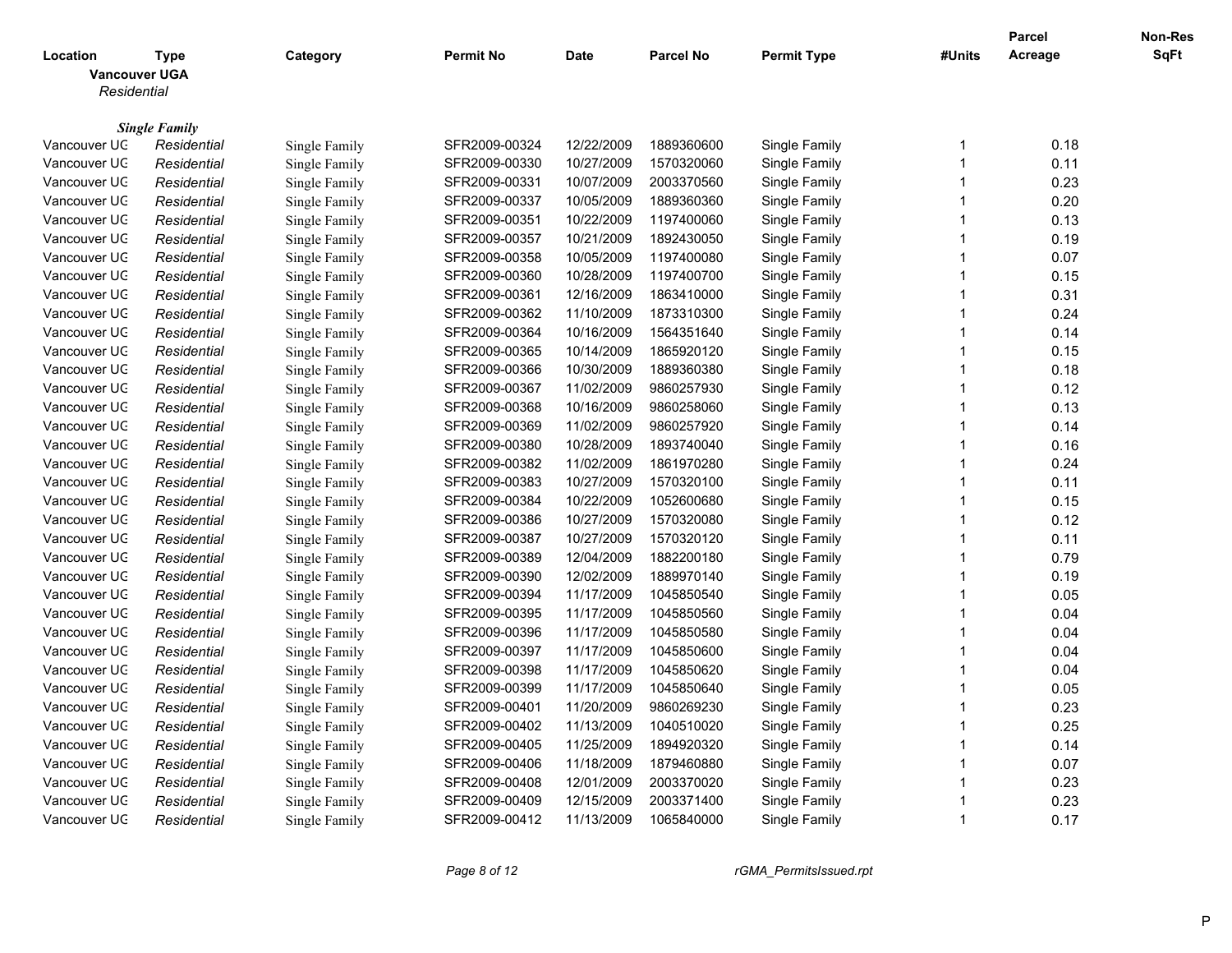|                      |                      |               |                  |             |                  |                    |        | Parcel                     | Non-Res     |
|----------------------|----------------------|---------------|------------------|-------------|------------------|--------------------|--------|----------------------------|-------------|
| Location             | <b>Type</b>          | Category      | <b>Permit No</b> | <b>Date</b> | <b>Parcel No</b> | <b>Permit Type</b> | #Units | Acreage                    | <b>SqFt</b> |
| <b>Vancouver UGA</b> |                      |               |                  |             |                  |                    |        |                            |             |
| Residential          |                      |               |                  |             |                  |                    |        |                            |             |
|                      |                      |               |                  |             |                  |                    |        |                            |             |
|                      | <b>Single Family</b> |               |                  |             |                  |                    |        |                            |             |
| Vancouver UC         | Residential          | Single Family | SFR2009-00415    | 12/11/2009  | 1862850140       | Single Family      | 1      | 0.25                       |             |
| Vancouver UC         | Residential          | Single Family | SFR2009-00418    | 12/18/2009  | 1052600480       | Single Family      | 1      | 0.13                       |             |
| Vancouver UC         | Residential          | Single Family | SFR2009-00420    | 11/18/2009  | 1195750760       | Single Family      | 1      | 0.10                       |             |
| Vancouver UC         | Residential          | Single Family | SFR2009-00421    | 11/23/2009  | 2003510100       | Single Family      |        | 0.17                       |             |
| Vancouver UC         | Residential          | Single Family | SFR2009-00422    | 12/07/2009  | 1893740100       | Single Family      |        | 0.14                       |             |
| Vancouver UC         | Residential          | Single Family | SFR2009-00423    | 12/03/2009  | 2003760000       | Single Family      |        | 0.25                       |             |
| Vancouver UC         | Residential          | Single Family | SFR2009-00424    | 12/03/2009  | 1889360220       | Single Family      |        | 0.18                       |             |
| Vancouver UC         | Residential          | Single Family | SFR2009-00426    | 12/04/2009  | 1879460180       | Single Family      | -1     | 0.06                       |             |
| Vancouver UC         | Residential          | Single Family | SFR2009-00427    | 12/14/2009  | 1879460140       | Single Family      | 1      | 0.07                       |             |
| Vancouver UC         | Residential          | Single Family | SFR2009-00430    | 12/01/2009  | 9860260840       | Single Family      | -1     | 0.11                       |             |
| Vancouver UC         | Residential          | Single Family | SFR2009-00431    | 12/16/2009  | 1722000180       | Single Family      | -1     | 0.11                       |             |
| Vancouver UC         | Residential          | Single Family | SFR2009-00432    | 12/01/2009  | 1894920280       | Single Family      | 1      | 0.14                       |             |
| Vancouver UC         | Residential          | Single Family | SFR2009-00436    | 12/10/2009  | 9860258830       | Single Family      | 1      | 0.11                       |             |
| Vancouver UC         | Residential          | Single Family | SFR2009-00437    | 12/16/2009  | 9860258580       | Single Family      | 1      | 0.14                       |             |
| Vancouver UC         | Residential          | Single Family | SFR2009-00438    | 12/17/2009  | 1570070160       | Single Family      |        | 0.12                       |             |
| Vancouver UC         | Residential          | Single Family | SFR2009-00439    | 12/17/2009  | 1570070170       | Single Family      |        | 0.13                       |             |
| Vancouver UC         | Residential          | Single Family | SFR2009-00441    | 12/30/2009  | 1570070180       | Single Family      |        | 0.25                       |             |
| Vancouver UC         | Residential          | Single Family | SFR2009-00443    | 12/09/2009  | 1894920260       | Single Family      |        | 0.11                       |             |
| Vancouver UC         | Residential          | Single Family | SFR2009-00445    | 12/22/2009  | 0995350560       | Single Family      | -1     | 0.10                       |             |
| Vancouver UC         | Residential          | Single Family | SFR2009-00446    | 12/23/2009  | 1893740060       | Single Family      | -1     | 0.16                       |             |
|                      |                      |               |                  |             |                  |                    | -1     |                            |             |
| Vancouver UC         | Residential          | Single Family | SFR2009-00448    | 12/30/2009  | 1570070120       | Single Family      |        | 0.11                       |             |
| Vancouver UC         | Residential          | Single Family | SFR2009-00450    | 12/30/2009  | 1570070100       | Single Family      | -1     | 0.15                       |             |
| Vancouver UC         | Residential          | Single Family | SFR2009-00454    | 12/30/2009  | 1816771380       | Single Family      | 1      | 0.14                       |             |
| Vancouver UC         | Residential          | Single Family | SFR2009-00455    | 12/30/2009  | 1816771360       | Single Family      | 1      | 0.13                       |             |
| Vancouver UC         | Residential          | Single Family | SFR2009-00459    | 12/22/2009  | 2003510240       | Single Family      | 1      | 0.18                       |             |
| Vancouver UC         | Residential          | Single Family | SFR2009-00460    | 12/22/2009  | 2003510140       | Single Family      |        | 0.17                       |             |
| Vancouver UC         | Residential          | Single Family | SFR2009-00461    | 12/30/2009  | 1570070190       | Single Family      |        | 0.11                       |             |
| Vancouver UC         | Residential          | Single Family | SFR2009-00466    | 12/23/2009  | 1042800030       | Single Family      |        | 0.14                       |             |
| Vancouver UC         | Residential          | Single Family | SFR2009-00467    | 12/24/2009  | 1042990190       | Single Family      |        | 0.14                       |             |
|                      |                      |               |                  |             |                  |                    | 100    | <b>Total Single Family</b> |             |

Vancouver UGA Sub Total 102 0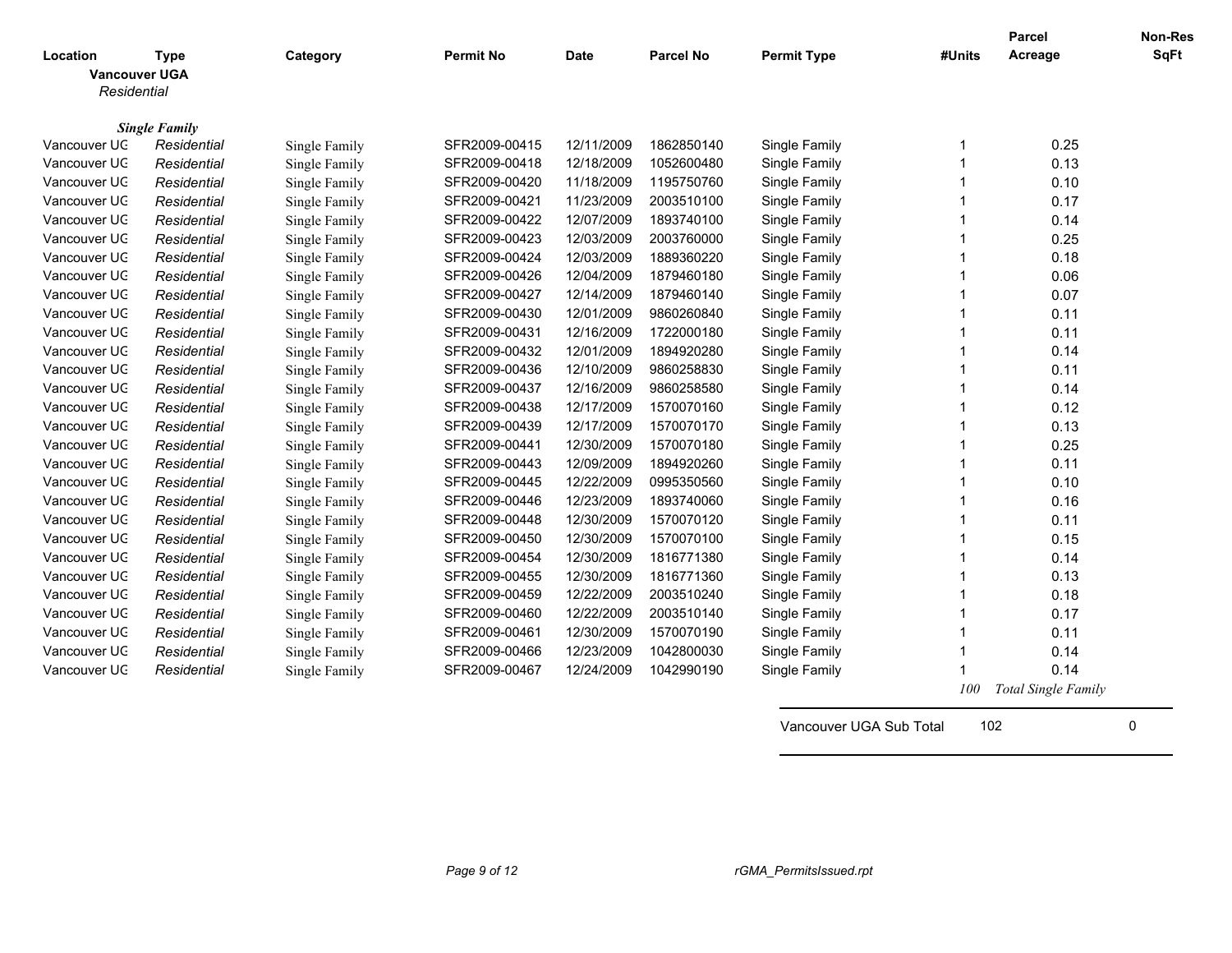| Location<br>Washougal | Type<br>Residential  | Category      | <b>Permit No</b> | Date       | <b>Parcel No</b> | <b>Permit Type</b>  | #Units | Parcel<br>Acreage     | <b>Non-Res</b><br>SqFt |
|-----------------------|----------------------|---------------|------------------|------------|------------------|---------------------|--------|-----------------------|------------------------|
|                       | <b>Single Family</b> |               |                  |            |                  |                     |        |                       |                        |
| Washougal             | Residential          | Single Family | 9100037          | 11/04/2009 | 1315300380       | Single Family       |        | 0.24                  |                        |
| Washougal             | Residential          | Single Family | 9110011          | 12/08/2009 | 1341403900       | Single Family       |        | 0.13                  |                        |
| Washougal             | Residential          | Single Family | 9120015          | 12/16/2009 | 1315300120       | Single Family       |        | 0.16                  |                        |
|                       |                      |               |                  |            |                  |                     |        | 3 Total Single Family |                        |
|                       |                      |               |                  |            |                  | Washougal Sub Total | 3      |                       | 0                      |
|                       |                      |               |                  |            |                  |                     |        |                       |                        |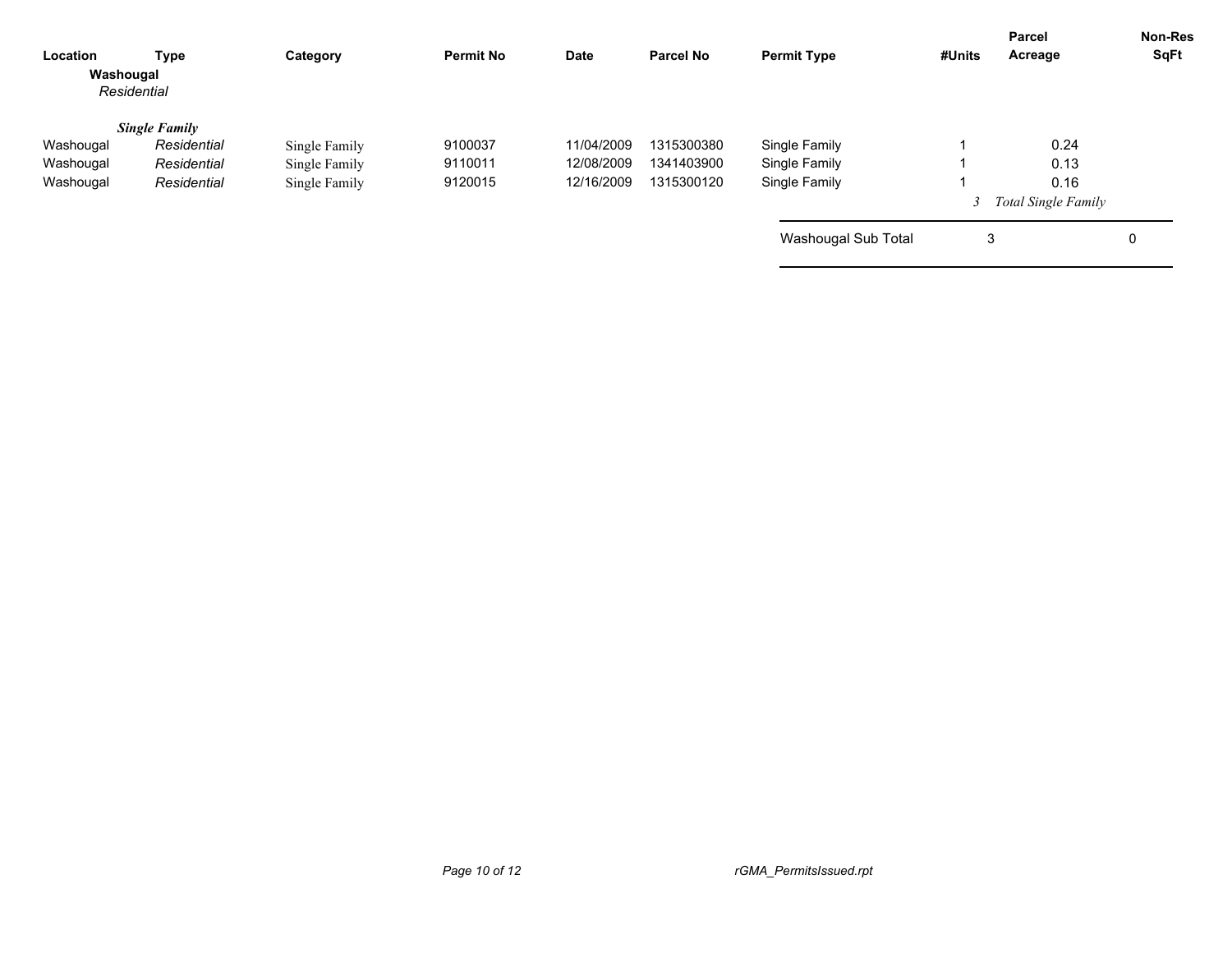| Location<br>Yacolt | Type<br>Residential                                | Category                       | <b>Permit No</b>               | <b>Date</b>              | <b>Parcel No</b>         | <b>Permit Type</b>             | #Units | <b>Parcel</b><br>Acreage              | <b>Non-Res</b><br>SqFt |
|--------------------|----------------------------------------------------|--------------------------------|--------------------------------|--------------------------|--------------------------|--------------------------------|--------|---------------------------------------|------------------------|
| Yacolt<br>Yacolt   | <b>Single Family</b><br>Residential<br>Residential | Single Family<br>Single Family | SFR2009-00343<br>SFR2009-00344 | 10/07/2009<br>10/07/2009 | 0664200000<br>9860263580 | Single Family<br>Single Family |        | 0.62<br>0.22<br>2 Total Single Family |                        |
|                    |                                                    |                                |                                |                          |                          | <b>Yacolt Sub Total</b>        | 2      |                                       | 0                      |